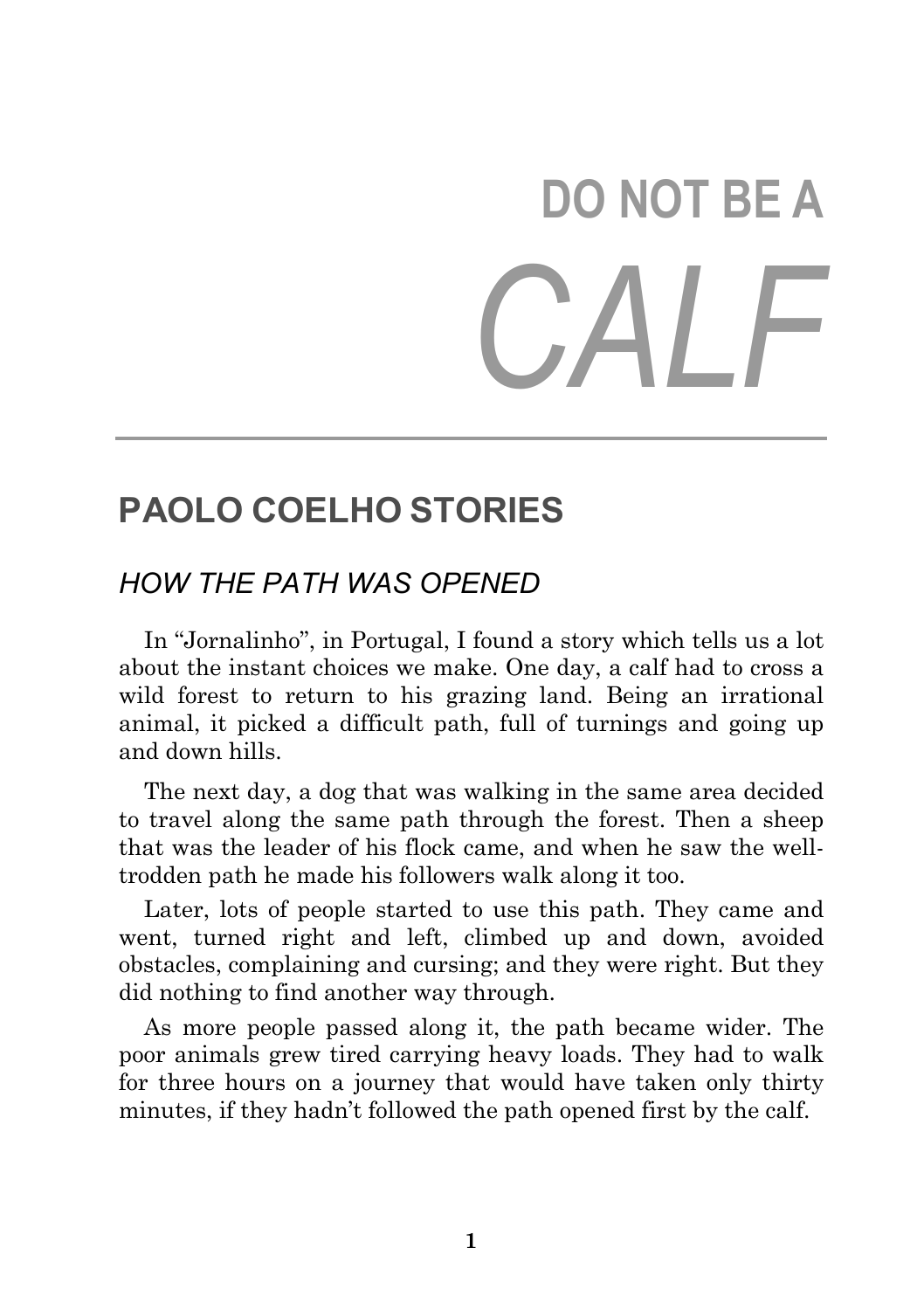Many years passed and the path became the main street of a village and then the main street of a town. Everybody complained about the traffic because the route was the worst possible.

 *Meanwhile, the old and wise forest laughed at all the people who blindly followed the well-trodden path, without questioning whether it was the best choice.*

We make too many mistakes in defence. But even champions make mistakes.

I have often heard the question: "how can I avoid the simple ones?"

Simple mistakes often result from a lack of concentration. There is a remedy for that: there are various techniques that can improve our concentration. Another reason is sheer laziness. We make a superficial judgement relying on our own routine and reflexes. We play like a calf; that is, a slow, awkward, ineffective player dependent on thoughtless routine. How can we eliminate this bad habit? We have to force our mind to continuous mental effort. At the beginning, it will require a considerable effort. After some time, the mental effort will become automatic. This chapter includes 60 defensive problems, in which all calf-like reactions are assigned to myself. It is a useful convention, since the reader should be very satisfied to find a better solution than the author.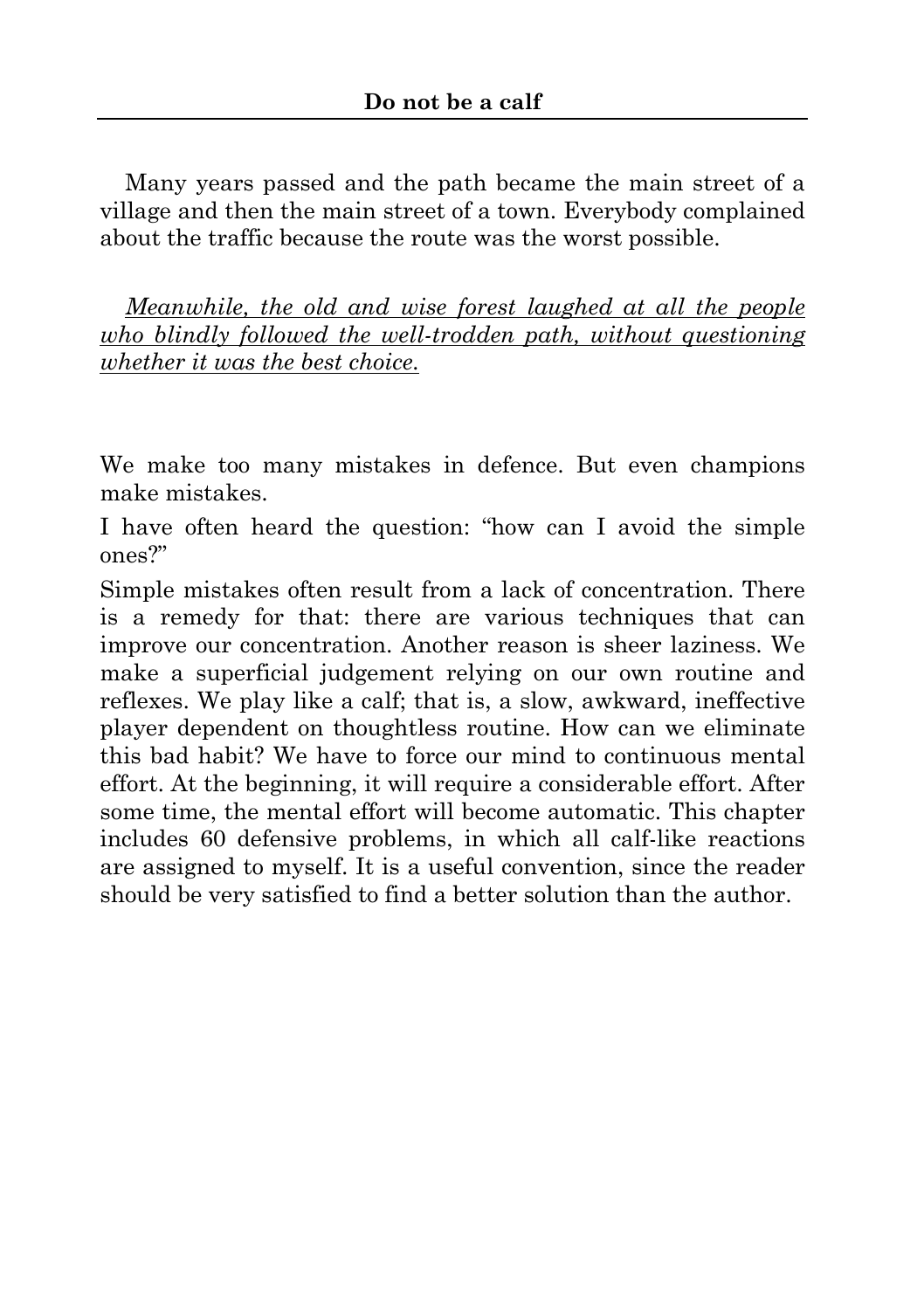## **CALF IN THE 21ST CENTURY**

I would like to present two versions of the same deal.

### **VERSION 1**

EW Vulnerable Teams

| W                    | N            | Е                   | S                                                        |                                               |
|----------------------|--------------|---------------------|----------------------------------------------------------|-----------------------------------------------|
| 1NT<br>$2\spadesuit$ | Pass<br>Pass | $2\clubsuit$<br>3NT | Pass<br>All Pass                                         |                                               |
|                      |              |                     | $* 874$<br>$\blacktriangledown Q$ 10 4 3<br>$\bullet$ 75 |                                               |
|                      |              |                     | $\triangle$ A 964<br>N<br>$\bullet$ 5                    |                                               |
|                      |              |                     | E<br>W                                                   | $\blacktriangledown$ A 972<br>$\bullet$ KQJ86 |
|                      |              |                     |                                                          | $* 872$                                       |

I select the ♣4 for the opening lead. Partner covers with the ♣10 and declarer wins with the king. West plays a diamond to the queen, South dropping the ♦10, and leads a heart to the jack, South following with the ♥8. It looks as if this is a desperate request for a spade return. Having no better option and trying to avoid upsetting my partner I return a spade.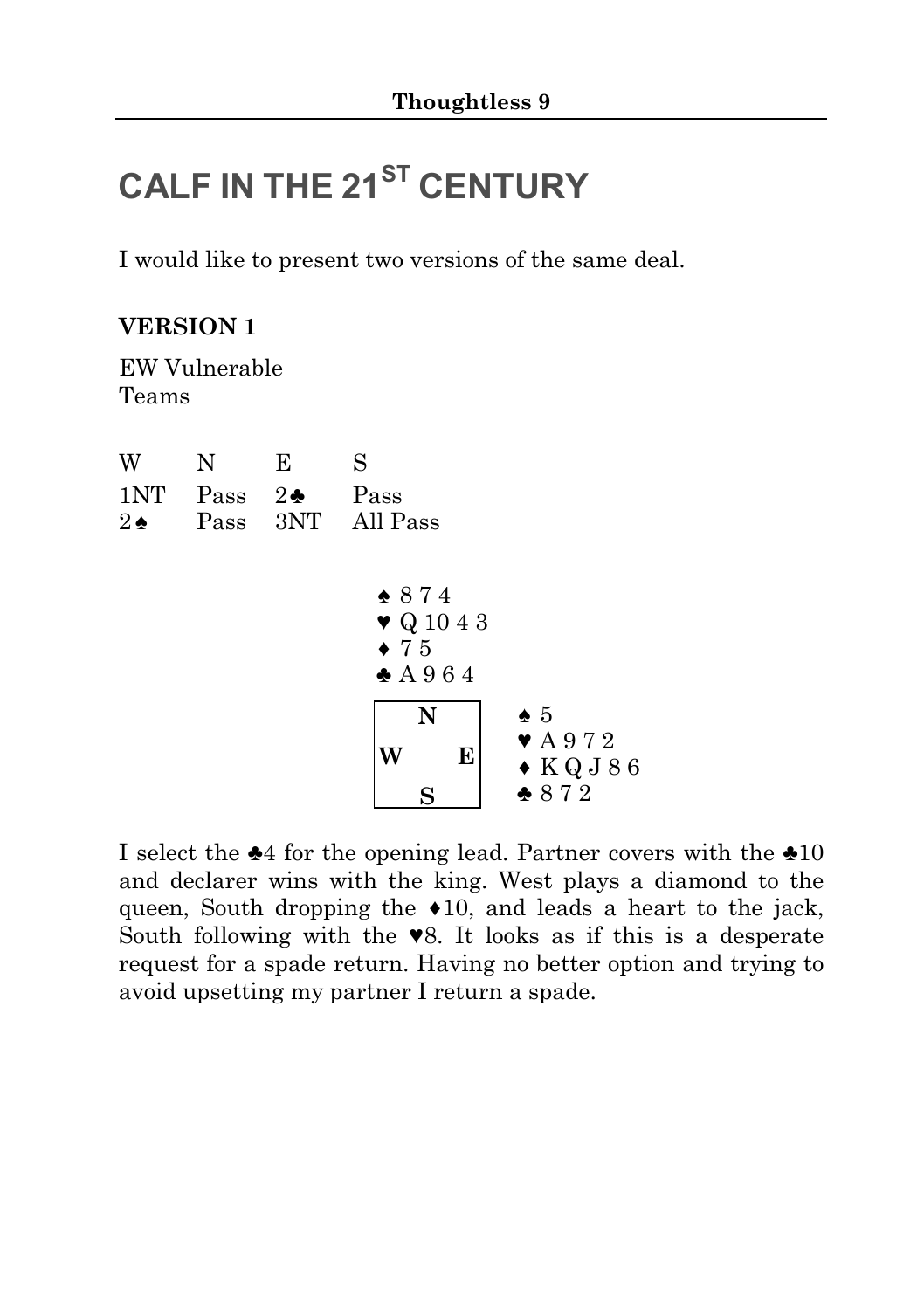The full hand:



I played like a calf. Why? You will see. South wins with the spade king and returns the jack of clubs. He holds the trick and cleverly plays a diamond. West wins with the ace, plays the king of hearts and enters the dummy with a diamond. Have I planned what to discard on the diamond suit?

Here comes the ending:

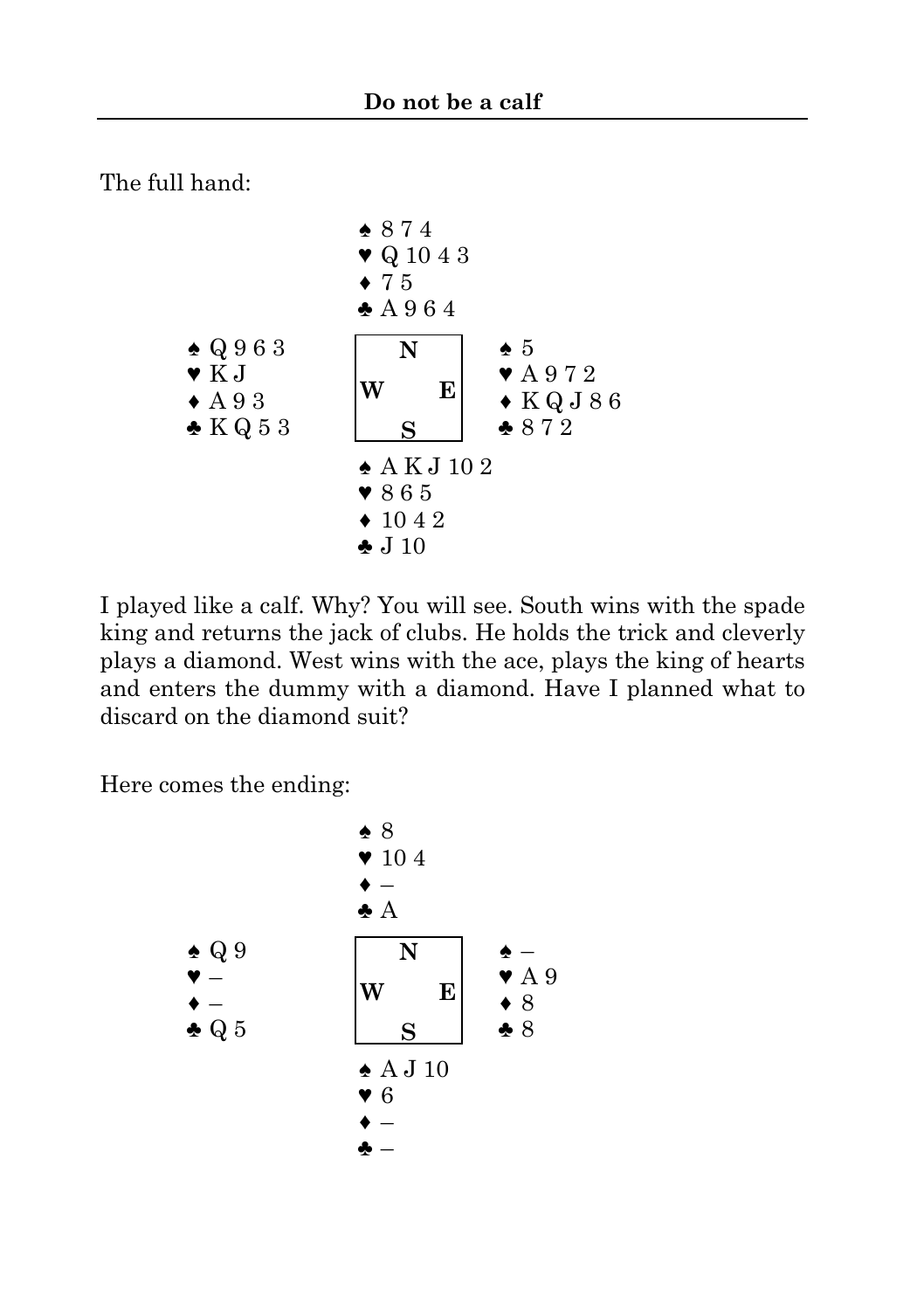I have to discard a spade on the last diamond trick. Declarer throws me in with a club and collects nine tricks.

How should I have defended?

After the heart queen I should have played a diamond to cut declarer's communications. West would win with the ace in his hand, play the king of hearts and enter the dummy with a diamond.

He would arrive at this final position:



On the last diamond South would discard the  $\blacktriangledown 6$ , West the  $\blacktriangle 3$ , and North the ♠4. Check for yourself: there is no winning continuation.

Do I have to know that in advance?

It is enough to realize that declarer will not have three convenient discards on the diamonds he will soon play.

What will be the course of events after a diamond return at the fourth trick?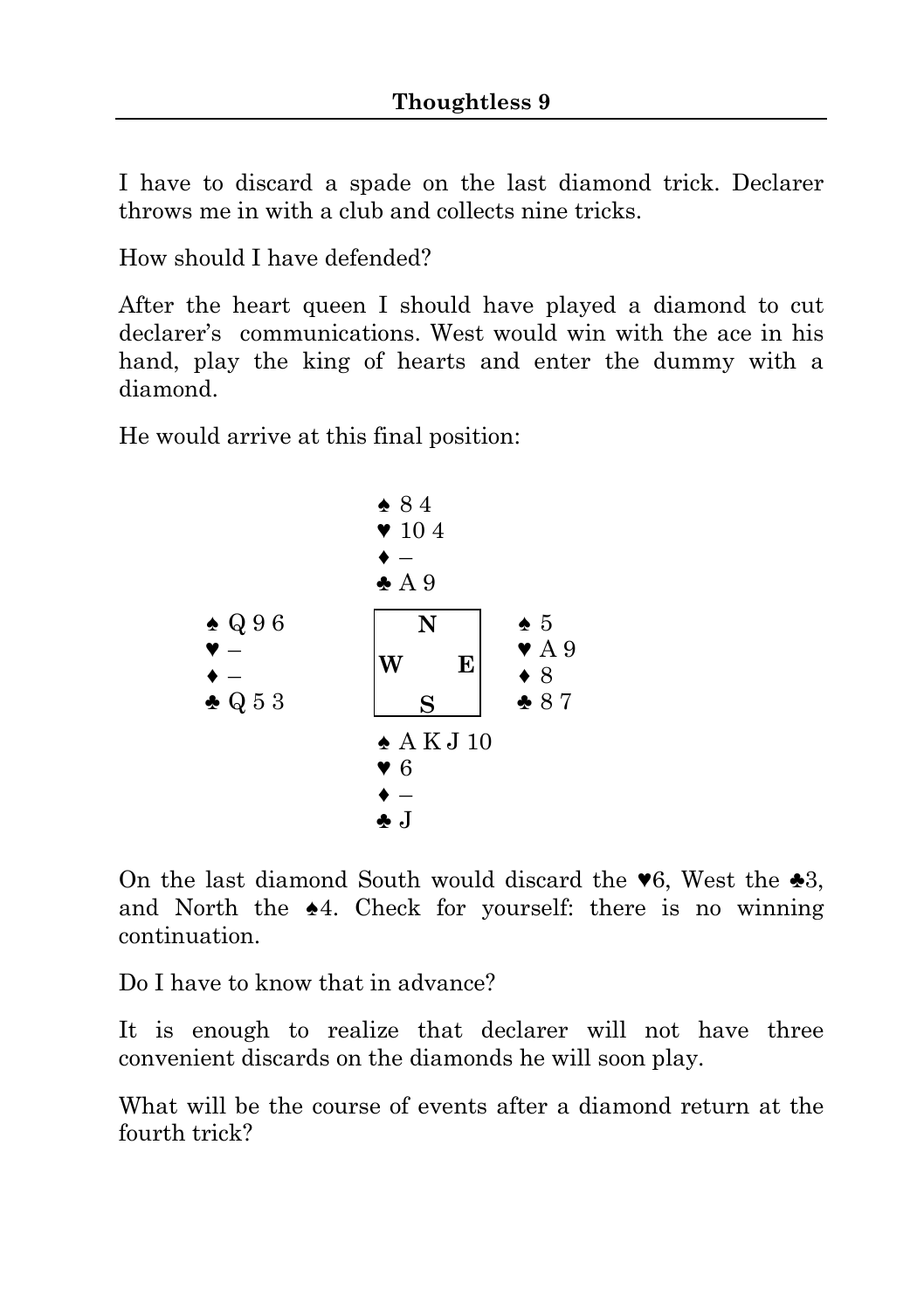We may come across a champion, who will answer by cashing the king of hearts and underleading his queen of clubs (instead of playing a diamond to the dummy), thereby cutting the defensive communication.

When South wins the trick with the jack of clubs, declarer produces this ending:



- 1. South can return a diamond (the defence of a calf). West will play three rounds of diamonds and ace of hearts, getting rid of clubs. After playing a spade, he will get a trick with the queen of spades.
- 2. South can play the spade ace and return a diamond (like a calf). Soon afterwards I will be endplayed.
- 3. South can play the ace and king of spades and return a diamond (the plan of a wise owl). This is the killing defence since the dummy will be squeezed.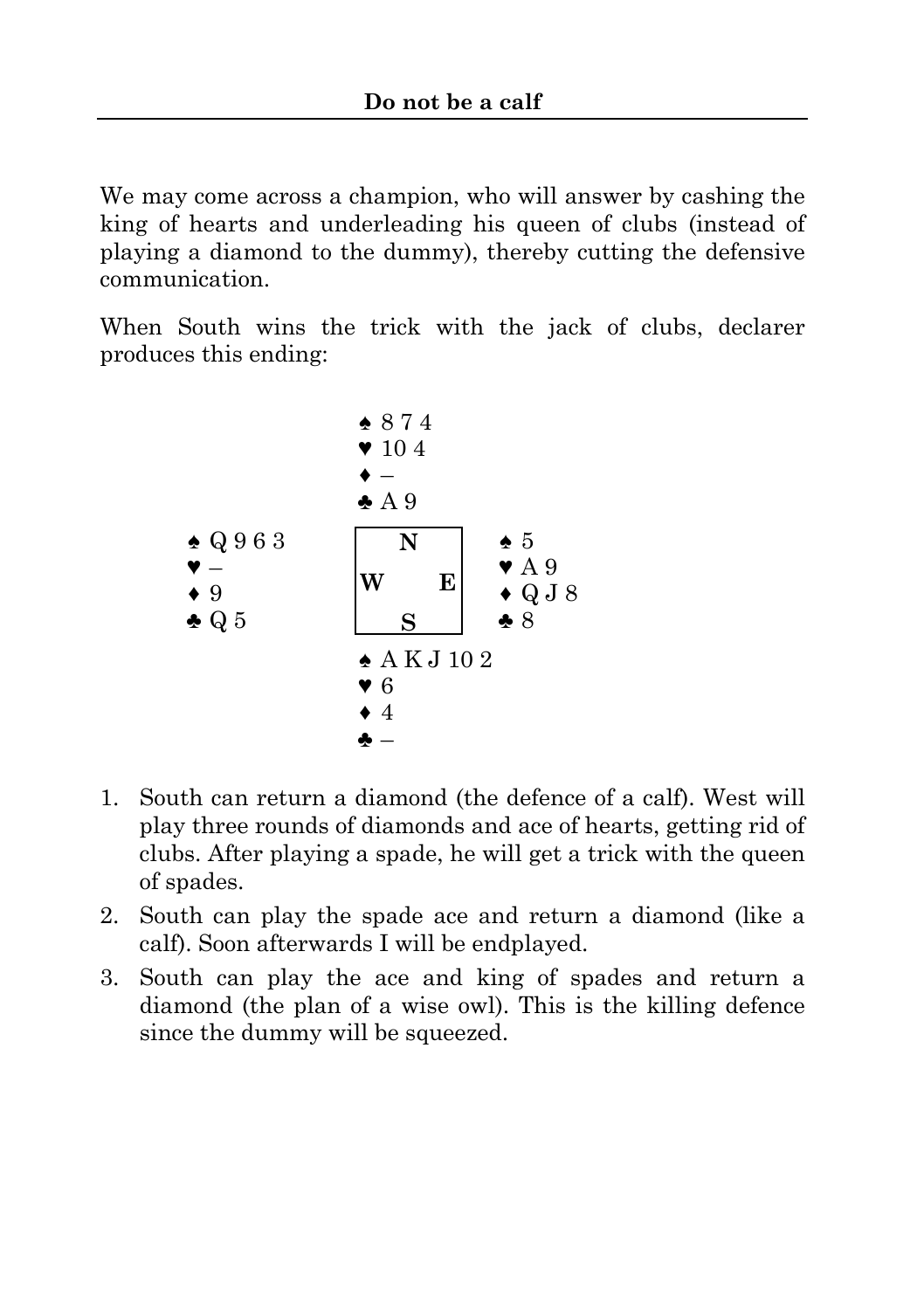#### **VERSION 2**

EW Vulnerable Teams

| W                    | $\mathbf N$  | Е                   | S                                                                            |                                                                         |
|----------------------|--------------|---------------------|------------------------------------------------------------------------------|-------------------------------------------------------------------------|
| 1NT<br>$2\spadesuit$ | Pass<br>Pass | $2\clubsuit$<br>3NT | Pass<br>All Pass                                                             |                                                                         |
|                      |              |                     | $* 874$<br>$\blacktriangledown$ Q 6 4 3<br>$\bullet$ 75<br>$\triangle$ A 964 |                                                                         |
|                      |              |                     | N<br>E                                                                       | $\bullet$ 5<br>$\blacktriangledown$ A 972<br>$\bullet$ KQJ86<br>$* 872$ |

This time I do not have the ten of hearts. I choose the ♣4 for my opening lead. Partner follows with the ♣10 and declarer wins with the king. West plays a diamond to the queen, South following with the ♦10 and plays a heart to the jack, South following with the ♥8.

I remember!!! Yes, after winning the trick with the queen I should return a diamond cutting the communication and…I played like a calf.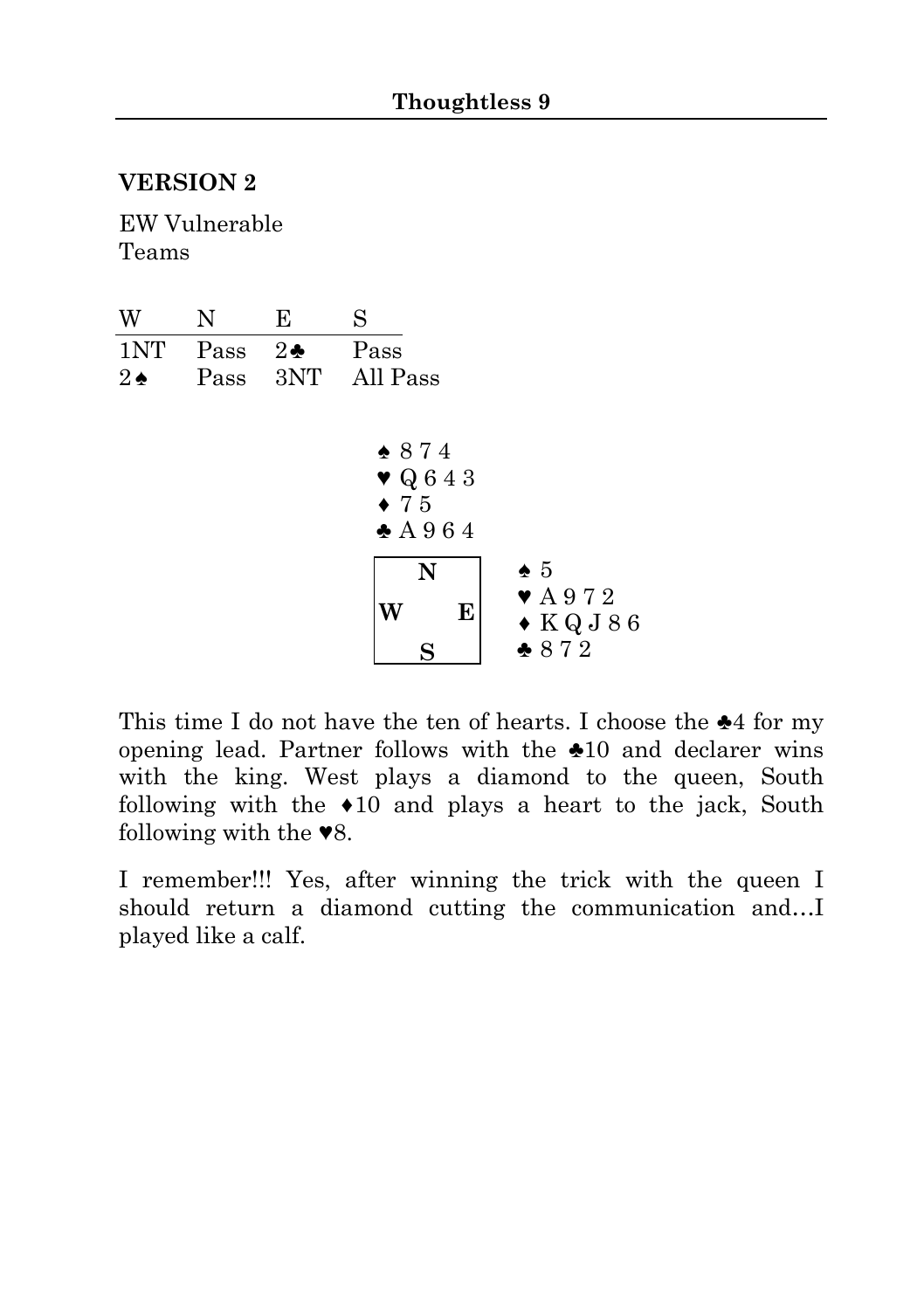This is the final six-card position:



Declarer, who does not have the option of a throw-in, will cash the heart ace and the sight of the ten falling will be just what he needs. Of course, instead of a diamond, I should have played a spade to create this four-card ending: